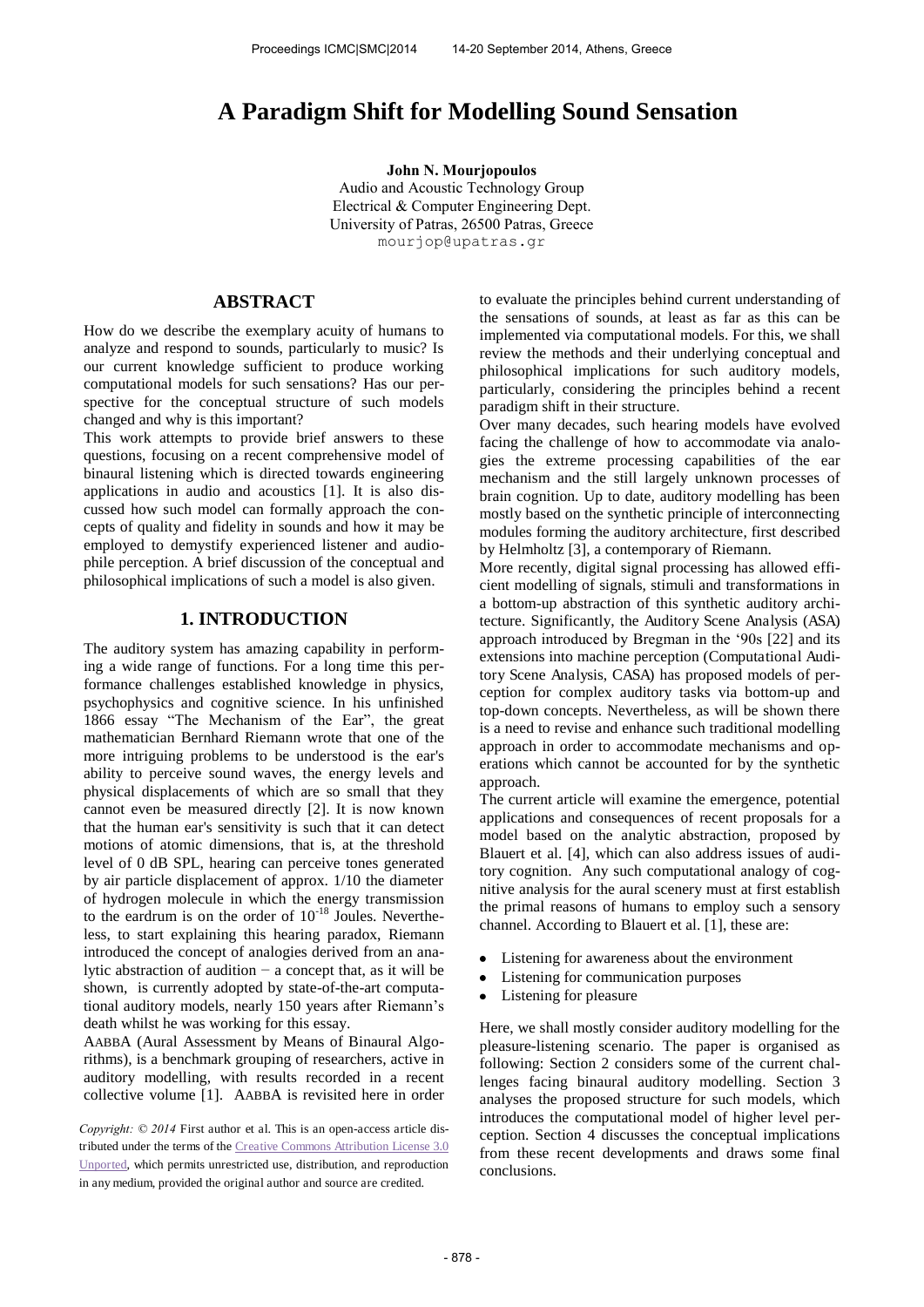## **2. A PARADOX AND A MISSING LINK**

#### **2.1 Uncertainty and hearing**

A recent publication [5] presents results indicating that the human hearing performance is superior to the absolute theoretical time-frequency accuracy limit for signals, as given by the Fourier uncertainty principle:

$$
\Delta f \Delta t \geq 1/4\pi \tag{1}
$$

In practice, this limit states that for signals such as sounds, the accurate observation for short signal durations results in low accuracy for the definition of frequencies representing their spectrum. Conversely, sound signals with well-defined frequency spectrum require observation over longer durations, hence being inaccurately defined in time. Therefore, the uncertainty principle imposes the absolute theoretical limit for the precision of the simultaneous physical measurement or observation of the duration and frequency of any signal such as the acoustic waves. The comparable Heisenberg uncertainty principle for the trade-off between momentum and position in particles applies to quantum mechanics and relates to phenomena having many orders of magnitude lower energy and higher frequency than audible sounds.

During the tests reported in [5], 12 human assessors were evaluated on how well they could simultaneously identify the duration and frequency of a sound via a series of 2−down−1−up listening procedures. They were asked to discriminate simultaneously whether a test note, having either Gaussian or transient-like amplitude envelope, was higher or lower in frequency than a leading note that was played before it, and whether the test note appeared before or after a third note, which was discernible due to its much higher frequency. The top score, achieved by a professional musician, violated the uncertainty principle of eq.(1) by a factor of about 13, displaying equally high precision in frequency and timing acuity. The score with the top timing acuity of 3 ms was achieved by an electronic musician working in precision sound editing. Such performance of the auditory cognition is superior to most known systems and can only result from processing via a non-linear (or under certain conditions, a chaotic) system. This result can be partially attributed to the highly nonlinear properties of the auditory periphery. There is little evidence for other known non-linear systems that can even reach the uncertainty limit without introducing distortions that hinder observed responses. In contrast, audition acuity seems to be enhanced by such non-linear signal processing. However, such impressive performance in time-frequency identification may be also related to higher level cognitive auditory functions or to a yet unknown principle of combining lower auditory periphery processing with higher level cognitive adaptation. Note that the enhanced time-frequency acuity and, specifically, the performance accuracy in temporal detection tasks can be associated with recent findings relating to the selective temporal processing functionality of the neural transduction mechanisms associated with the onset neurons located at the cochlear nucleus [6].

However, the study of models that convert the signals into binary nerve action potentials (spike trains from the auditory nerve fibers, ANFs), presents significant difficulties since these must be treated as stochastic processes and require laborious statistical analysis. The principle of coding sound signals into spike trains has as yet an only partial systematic mathematical description framework [4,7] and, hence, traditional signal processing methods cannot easily be applied. Amongst other aspects, research in signal processing analysis of neural coding attempts to describe:

- (a) Neuron identification, i.e. to identify neurons that encode certain signal features of interest, and
- (b) Neural encoding, i.e. to establish functional relationship between feature and spike trains of identified neurons [7].

Here it must be noted that binaural audition apart from enabling spatial detection and localisation, provides significant advantages for most listening tasks compared to the monaural case, especially under adverse acoustic conditions. At the auditory-periphery level, there are established signal-processing models and mapping operations which can represent the binaural activity resulting from the combination of the separate monaural signals travelling through the Auditory Nerves (ANs). The binaural co-processing and encoding is realised at the Superior Olivary complex (SO) and the Inferior Colliculus (IC) of the binaural auditory architecture, as is shown in **Fig. 1**. The auditory signals activate the primary Auditory Cortex (CX) areas and ultimately other areas in the Brain Lobes (BL). Note that, as was previously explained, most such models rely on deterministic signal processing, omitting the binary coding into spike trains. This applies to the majority of models described in Section 3.



**Figure 1**. Schematic of the binaural system showing the relevant components (from [1], reprinted by permission)

#### **2.2 A missing link in sound activation maps**

Today, it is indeed widely accepted that most neurophysiological mechanisms beyond the auditory periphery are not properly understood. The binaural auditory system consists of pathways of connected modules, nerves and interfaces, where transductions, transformations and local processing are applied to the stimulus signal before main processing is undertaken higher up this path, namely, at the cortical level. Although the first synthetic view of this complex system unifying medical science,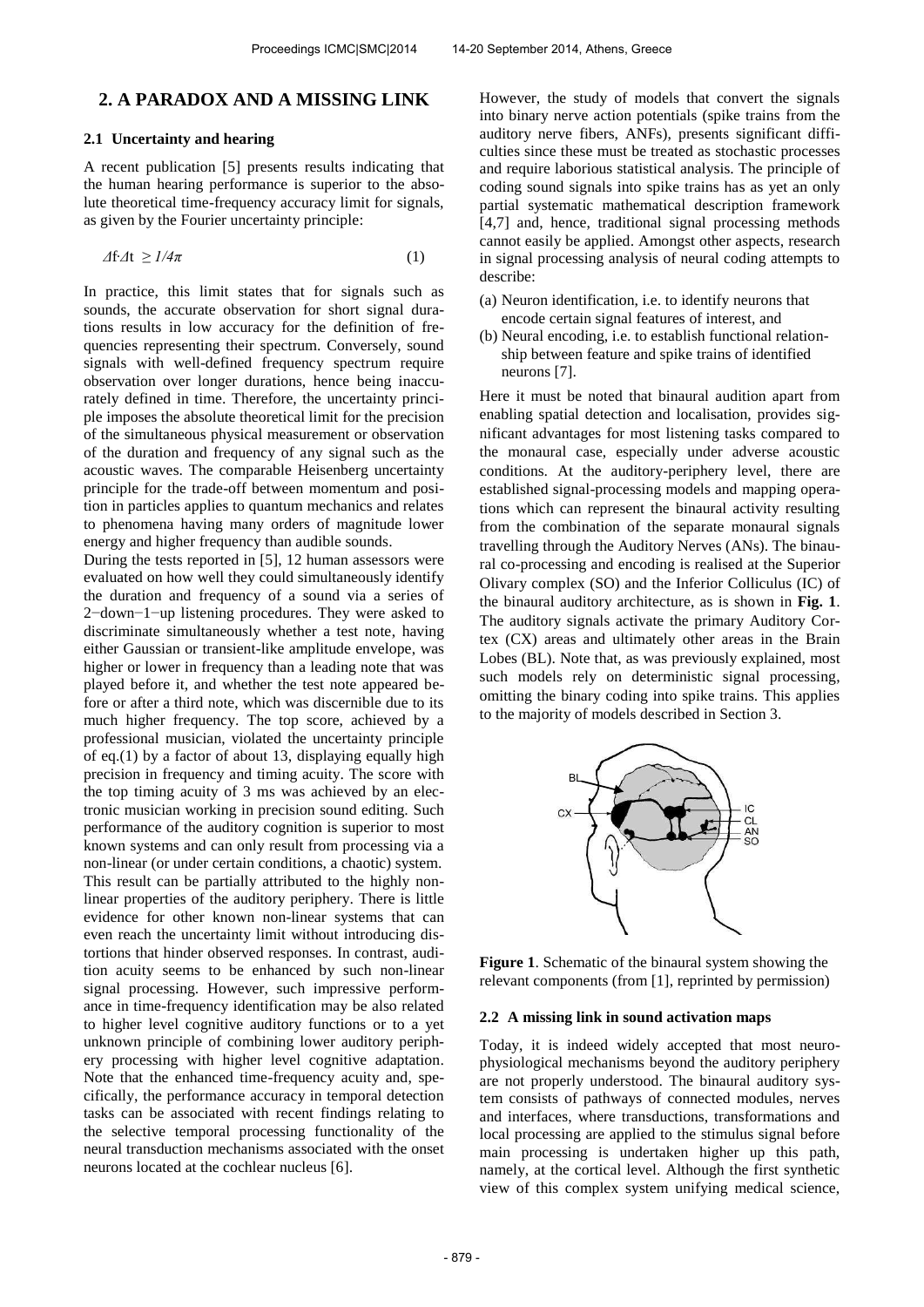physiology, anatomy, physics and music theory was developed by Helmholtz more than 150 years ago [3], until recently, there is a lack of integrating framework for the analysis and computational modelling of audition from stimulus up to perception stage. It is accepted that the current integrative paradigms that simplify the auditory system's complexity (as shown in **Fig.1**) into manageable computational modules<sup>1</sup>, follow the general bottom-up architecture shown in **Fig. 2** [8].

This paradigm illustrates the established view of the auditory perception including some anatomical abstractions for the various subsystems involved, that is, decomposition of various phases in the transduction of auditory information from the periphery to the brain, some simple description of the organization of neural information along the auditory pathway including a final stage which attempts to include perceptual inference in order to combine the psychophysical and the physiological knowledge [8].

Based on such bottom-up, signal-driven paradigm, for some time now, binaural activity maps have been produced via signal processing models, displaying the combined effect of the two ear cues (ILD, ITD, IACC, etc), which were successfully employed for many applications and for modelling localization, detection and interpretation of acoustics spaces [1].

servations of the regional cerebral activities displayed via fMRI and the signal analogues of the physiological excitatory or inhibitory responses at the cellular level is still far from being understood.

The missing link here results from the difficulty in assigning specific regional brain patches to cognitive auditory tasks especially for complex stimuli (such as speech and music). Such tasks appear to activate multiple regions in the brain beyond the known neuron-anatomical and topographically specialized regions for the auditory function. This is so possibly because auditory perception involves active cognitive functions such as association with previous experience (memory and learning) and depends on the adaptation to the significance of the observed auditory event in relationship to expected and known percepts. Hence, memory, learning and anticipation appear to introduce a dynamic and time-varying environment that restructures the interconnection of the brain's processing units, leading to currently unknown organisation and mapping beyond the obvious static, hierarchical, and sensory-specific topology. It is also evident that besides the specific problem of auditory perception, a still unknown brain organisation model based on ontology may hold the key to a better understanding of all perceptual processes [8].



**Figure 2.** Decomposition paradigm of the various mechanisms of auditory perception (adapted from [8]).

In another parallel development, current brain-imaging technology via functional Magnetic Resonance Imaging (fMRI) and Positron Emission Tomography (PET) has provided displays for activation patterns of the human brain during auditory tasks [8]. The possibility of combining brain-imaging with the above model and with auditory-nerve level binaural maps, appears very promising: However the relationship between macroscopic ob-

l



**Figure 3**. Schematic of the architecture of the comprehensive model of binaural listening proposed by Blauert et al. (from [4], reprinted by permission).

<sup>&</sup>lt;sup>1</sup> It is referred to as "constructionist's" model in [8].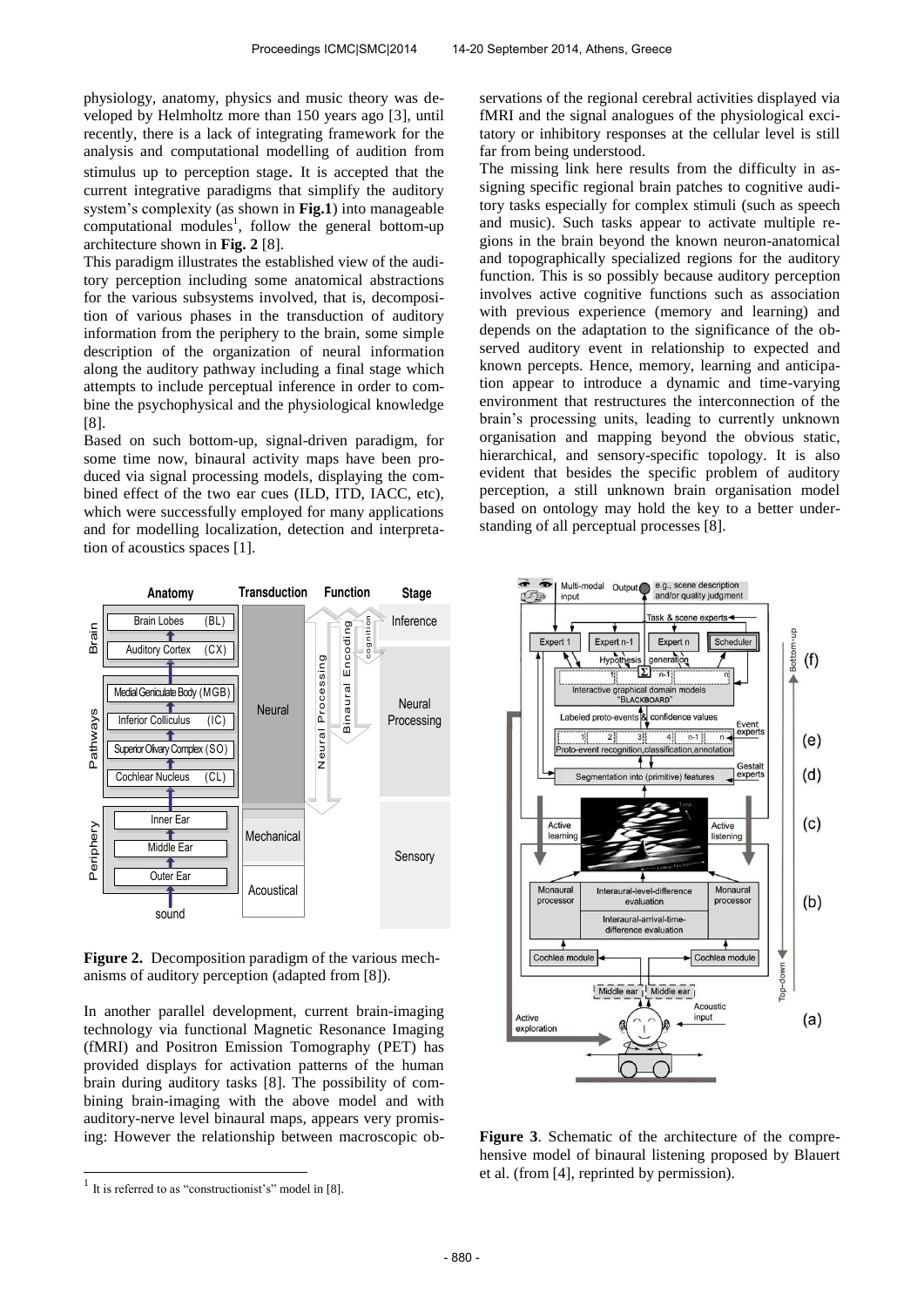## **3. THE PARADIGM SHIFT**

#### **3.1 A model for binaural listening and perception**

To bridge the missing link between the perceived sound and the general synthetic representation requires a modification of the established methodology that considers it as a set of interacting components.

This can be realised via an additional level of abstraction: one that considers the system as a functioning unit [2]. This approach was also proposed by Riemann and introduces a level of abstraction which describes the auditory system as a black box and studies its overall behaviour − i.e. what it does or accomplishes.

The conceptual implications of such a paradigm shift will be further discussed in Section 4 and has been recently addressed by Blauert et. al via computational models of binaural hearing, suitable for engineering applications [4, 1]. 2 For such models, the adoption of top-down, hypothesis-driven functionality can be viewed as enabling the interaction between "black box" cognitive functions of experience, memory and adaptation with the sensory binaural data. These "black box" cognitive functionalities are trained via supervised or unsupervised procedures usually based on transformations from signal to symbolic features and utilizing machine learning and AI classification methods.

The general architecture of such a binaural model proposed within the AABBA consortium [4] and shown in **Fig. 3**, attempts to simulate bottom-up signal processing in the subcortical monaural and binaural pathways as well as hypothesis-driven processing as attributed to the cognitive parts of the central nervous system – the latter at least as far as needed in the specific application areas. In this figure, **(a)** illustrates the head-and-torso mobility, **(b)** the signal processing in the lower auditory system, **(c)** the internal representation of the binaural activity, **(d)** the rule-and/or data-driven identification and annotation of the perceptually-salient (primitive) features, **(e)** the ruleand/or data-driven recognition, classification and labeling of proto-events, **(f)** the scene-and-task representation, knowledge-based hypothesis generation, assessment, decision taking and assignment of meaning.[5]. Note that the output of the model can be either a scene description and/or a quality judgment of the acoustic input. Quality judgments with respect to audio events will be discussed in the following section. The model accommodates multimodal inputs, for example, from visual or haptic signals that may moderate assessment and decisions at the expert stage **(f)**. Such multi-modality interaction of the model will be discussed further in Section 4. Note also that operations in the stages  $(d) - (f)$  may lead to active exploration of the aural scene via the mobility function of stage **(a)**.

Hence it is proposed that, by applying these ideas, the current architecture of binaural audition (e.g. see **Fig. 2**) may be able to accommodate in a comprehensive manner the important stages of perceptual inference and knowledge and to set up hypotheses based on this knowledge. The enhanced binaural model of **Fig. 3** contains a "brain", that is, expert components which "interpret" the output of the lower, signal-driven sections of the model. At some cases, this signal-driven (bottom-up) and hypothesis driven (top-down) processing can proceed in an interleaved manner focusing on states which make sense in a given specific situation. [4]

This approach may allow the concept that the listener model ("artificial listener") actively explores its aural world and develops it further in an autonomous way. Such autonomous sensory perception, adaptation and self-awareness form the basis of audition for robotic applications [10].

#### **3.2 A general model of the perceived quality of sound**

As was the case with the test discussed in Section 2.1, experienced listeners can discriminate features and detect qualitative aspects of audio signals of systems, of music performances, and of acoustic spaces, that are not often measurable from these signals via objective means. Listeners judging sound quality utilize auditory abilities worth mimicking by engineering applications and for some time now, controlled methods have evolved allowing some degree of prediction of some limited perceptually-inspired quantities, mostly audible distortions appearing in speech (e.g., PESQ) and audio signals (e.g., PEAQ) [11].



Figure 4. The "product" sound quality-assignment process (from Blauert and Jekosch, [12]).

However, in order to accommodate fully the impressive hearing system performance via a model following the paradigm shift discussed above, we have to consider the general architecture for quality-assignment introduced by Blauert & Jekosch [12, 13]. This architecture, shown in **Fig. 4**, accommodates the combined bottom-up and topdown abstraction discussed in the previous section and is mainly geared towards audio / acoustic engineering applications.

Quality is here regarded as the degree to which any auditory percept fulfills expectations and such comparison needs to be performed against a set of features and symbols provided by an internal reference or possibly via an external audio reference assigned as such by the listener. Such reference can be the manifestation of top-down sets of prior knowledge (i.e. subjective) features. Ideally, mainly due to the short-term duration of auditory memory

 2 An earlier version of such a model by Blauert has appeared in [9].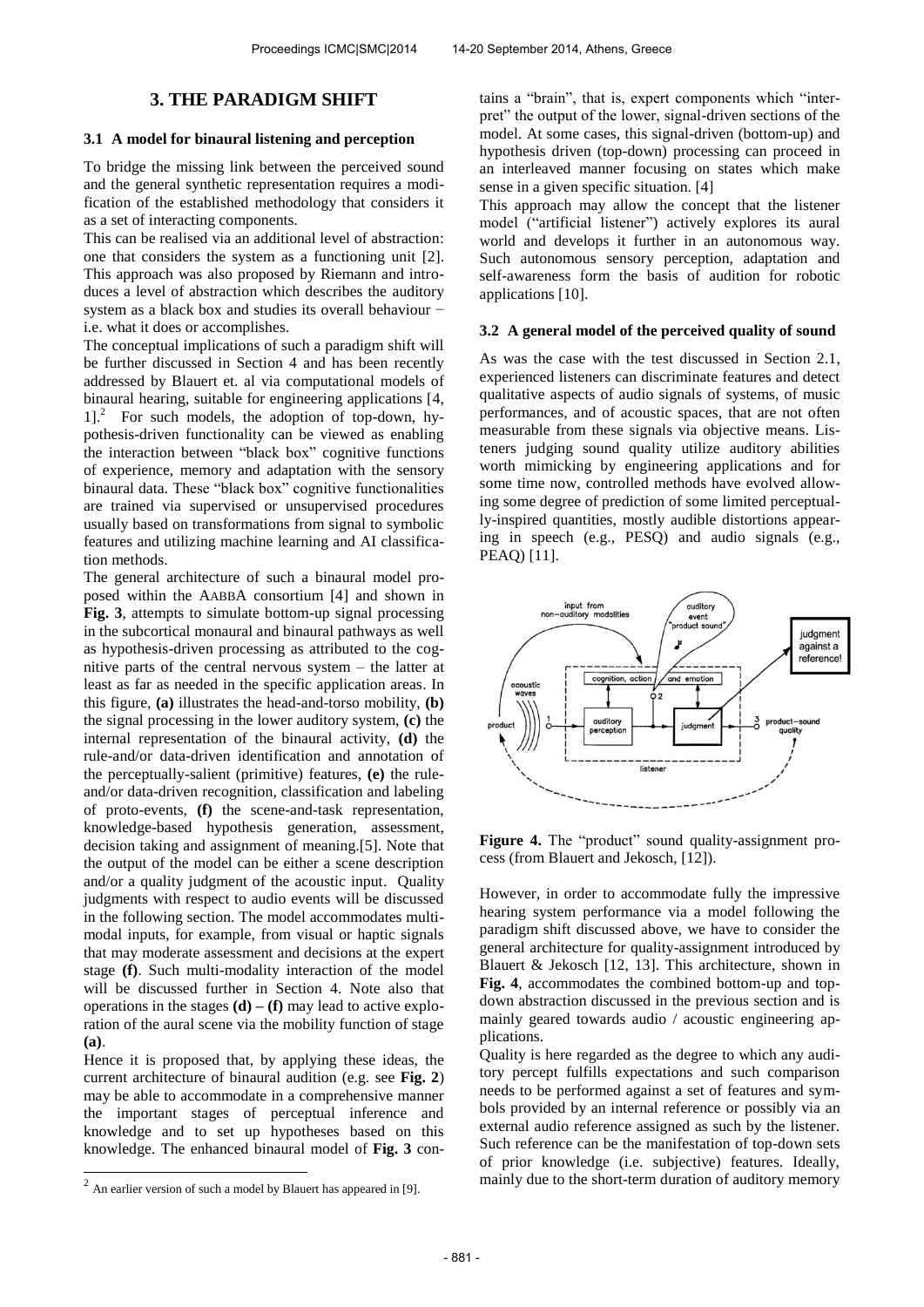employed for comparison, any valid judgment of auditory quality may improve via a direct comparison to a reference template – as is the case with controlled listening experiments (e.g. ABX or MUSHRA tests [11]). However, for practical reasons, very seldom this is the case during a less formal listening scenario. In such cases, the listener will resort to abstract and possibly unreliable reference formed from past experience feature precepts. Additional biasing in the reference set may be due to multimodal stimuli, emotion and other referencemoderating factors [13, 14]. Also, depending on the application, the listener may judge an individual sound object or multiple sound objects composing an aural scene. The reference sets used for quality judgments fall under different levels of complexity according to the amount of intellectual abstraction involved [13]. In accenting order of abstraction, these levels may reflect

- basic psycho-acoustic features, (L1)
- physical acoustic features, (L2)
- aural-gestalt features, (L3) and  $\bullet$
- symbolic or semiotic features (L4)

We may apply this analysis to the example of sound quality judgments made by experienced listeners, such as musicians or audio-mixing and mastering engineers [13]. Such listeners are able to identify primitive features in sound objects and scenes and can isolate them with the remarkable accuracy, often defying known theoretical laws as was described in Section 2.1. An active performing musician, a composer, or even an audiophile with genuine "golden ears" may utilize audition at the highest abstraction level, such as to consider relationships between sound features (see L4, in the list above) and semiotic or aesthetic features of the content (music), hence judging the fidelity of sound object or scenes with reference to such pure cognitive percepts (internal references). This clearly calls for a different level of perception than for a more casual listener of music who, at the audio scene analysis level, judges the plausibility, immersion or illusionary functionality of audio reproduction (e.g., see L3 in the list above).

The above proposal for a layered model of audio quality may also accommodate the ambiguous case of audiophile listeners, who often claim to perceive qualitative aspects of audio systems and system components that may or may not correspond to instrumentally ("objective") measurable features, hence representing a practical manifestation of cognitive indeterminacy in audio technology. In a general sense, the audiophile dilemma concerning any qualitative judgment upon any audio system/component under consideration may correspond to any of the combinations in Table 1.

Assuming that an audio system/component has been properly calibrated and is objectively transparent (i.e. meeting measured specification standards), then it should conform to listener judgments falling at the two lower levels of abstraction (L1 and L2, in the list above) and must result to unambiguous classification under class C1. However, this is not often the case.

|                              |     |     | C3  |    |
|------------------------------|-----|-----|-----|----|
| instrumentally<br>measurable | yes | yes | no  | no |
| perceptually<br>measurable   | yes | no  | yes | no |

**Table 1** Possible combinations of perceptual ("objective") and instrumental ("subjective") judgments of audio quality.

Dismissing case C4 as self-evident of an "audio fraud", it can be argued that both cases C2 and C3 may be attributed either to: (a) response moderating factors such as emotional status (placebo, confirmation bias, buyer's remorse, expectation bias, etc., [14]), or, (b) hypothesisdriven and reference-biased listening acuity utilised by an experienced audiophile listener. Such cases of experienced listeners and audiophiles illustrate that the cognitive functions activate references at the highest abstraction level of sound quality assessment which appear to overrule judgments based on lower levels. Therefore, such listeners can disregard evidence from psychoacoustic attributes, physical acoustic properties and aural gestalt features. Significantly, as it appears from the discussion in Section 2.1, such a procedure can provide judgments with far more accuracy than it is allowed by pure bottom-up, signal-driven approach. Furthermore, it shows that the proposed model can accommodate listening selectively at any level of abstraction or cases where the attributes and features from different abstraction levels are combined to form a comprehensive quality judgment. Significantly, the proposed model of sound quality is not bound to signal processing principles and, thus, can accommodate ambiguous and paradoxical cases in sound sensation as mentioned above.

## **4. DISCUSSION AND CONCLUSIONS**

### **4.1 Challenges for models of auditory periphery**

The human hearing mechanism has a performance superior to any single man-made instrument for similar applications. It is accurate in detecting, analysing and recognising acoustic events covering a  $10^{3}/1$  range of frequencies, a  $(32x10^{12})/1$  range of power ratios, and this is achieved over all spatial directions with a few degrees azimuth angle discrimination (down to 1° for frontal sound incidence). Considering everyday speech communication, which approximately requires a range of frequencies with a ratio of 10:1 and a power ratio of  $10^4/1$ , such specifications appear to be highly over-engineered. However, for speech recognition tasks, audition achieves exemplary performance especially under adverse acoustic conditions: It can isolate and recognise a preferred speaker under competing speech and maintains intelligibility in noisy and reverberant environments. It is also remarkable that such functionality is implemented via highly non-linear processes, starting at the inner ear stage which compresses the stimuli dynamic range into a  $10^{4}/1$ ratio. However, it is not evident how such impressive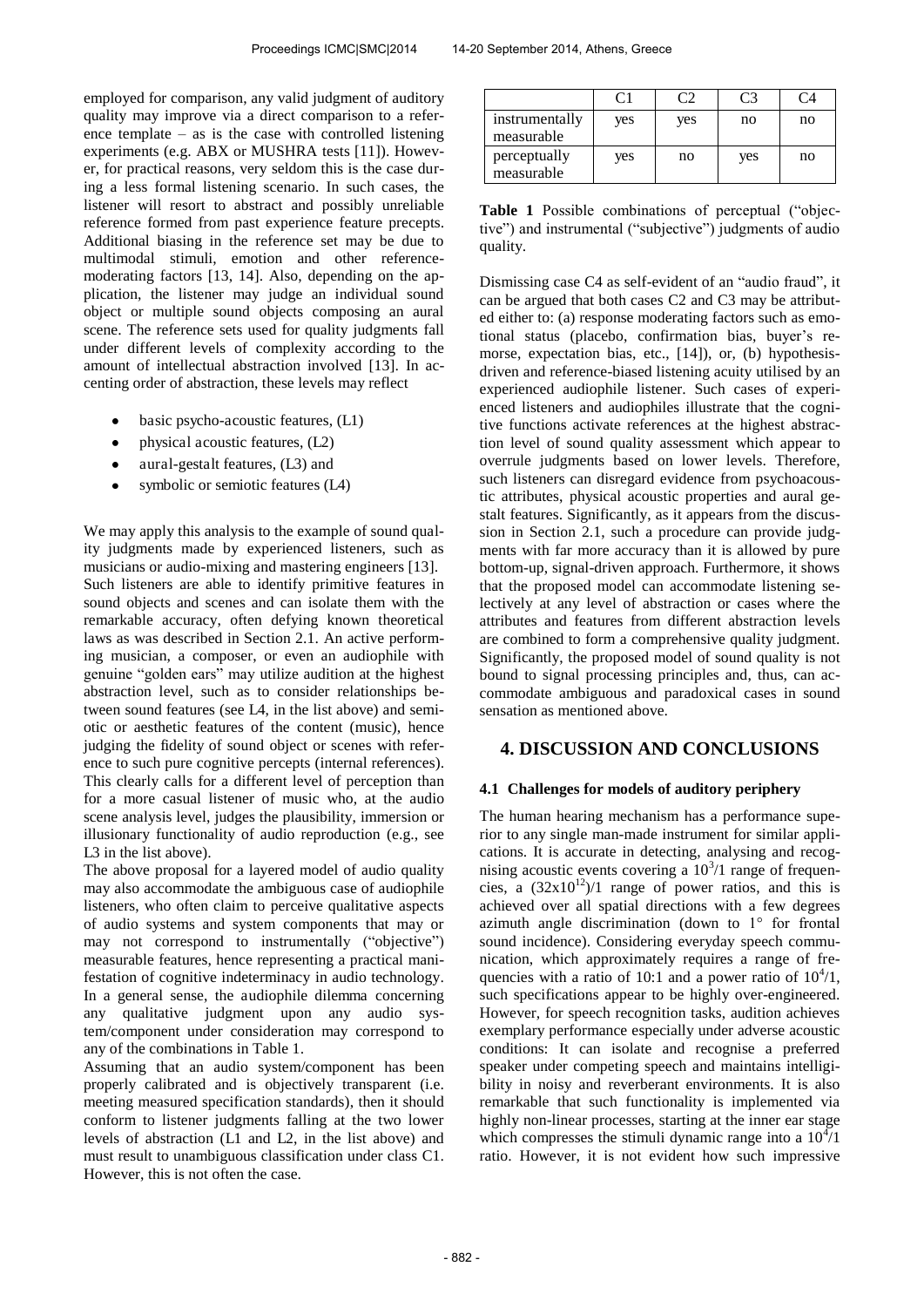acuity is reflected on the spike train features which code the sound stimuli.

In contrast to the well identifiable time and frequency domain properties of sound signals, the coded spike train responses have indeterminate and often chaotic features that cannot be fully described via known principles or analogies hence leading to a possible conclusion that information and acuity is lost via coding at the auditory periphery. For example, with respect to timing accuracy, such spike trains can be only considered as stochastic processes with temporal uncertainty due to Gaussian distribution timing jitter [6]. Furthermore, auditory nerve fiber coding exhibits selective temporal firing by progressive saturation of the transmitted information for steady state sounds (e.g., speech vowels) once locking to their pitch frequency has been established [6]. However such selective coding of onset signal features results to an impressive temporal resolution (20 μsec approx.). Such accuracy enables the previously mentioned horizontal plane sound localisation accuracy and the joint timefrequency discrimination which defies the mathematical theory (see Section 2.1). This is only a short list of paradoxes and missing links in our current knowledge of the auditory mechanisms, even at subcortical level, where the performance of the auditory system already challenges current knowledge in many scientific fields: physical acoustics with respect to the covered power range, mathematics and signal processing with respect to neural coding, and engineering with respect to ear transduction principles.

Nevertheless, over the last decades, besides partial knowledge of such principles, a number of perceptual mechanisms have been translated into computational models and into applications via digital signal processing analogies. For example, auditory masking models have been successfully utilised in convincing and gamechanging digital audio technology applications such as the mp3 coding format [15]. Similarly, successful models were developed utilising binaural activity features and mappings and have initiated significant developments in many applications in spatial audio reproduction [16]. Such established signal-processing models have paved the path for successful engineering application motivated by human hearing. Applications of this kind are now reaching a stage of maturity that requires addressing more important issues relating to sound sensation.

## **4.2 Challenges for models of auditory perception**

It is accepted that beyond the auditory periphery, which is usually addressed by current models, higher level cognitive processes are even less understood and, hence, present an open challenge not only to engineers but to many interdisciplinary scientific fields. Although current brainimaging technologies via fMRI and PET produce images of activation patterns in the human brain during auditory tasks, it is not yet known how to relate such maps to cognition or to perceptual features. Our knowledge is obscure regarding cognitive functions which associate and adapt stimuli to previous experience, that is, to the significance of the observed auditory event in relationship to expected and known percepts by way of utilising

memory, learning and anticipation via the generation of hypotheses. Especially when listening to music, (listed as "listening for pleasure" function in the classification in [1], see also Introduction), there is evidence that apart from activation of the primal auditory cortex, which identifies the simple features of pitch and loudness, other areas in the brain lobes are also activated responding to more structured aspects such as harmony, melody or rhythm, together with areas responsible for the emotional state. Significantly, listener enjoyment appears to activate those regions of the brain usually associated with sexual and food pleasure, that is, the reward of such biological actions. There is also evidence that trained musicians activate correspondingly larger areas in the brain lobes [17].

Additionally, at such higher stages of cognition, different sensory modalities appear to strongly interact and humans identify objects, events, scenes and qualitative aspects often combining sensory modalities. Hence, auditory or visual events / objects are not only activating the corresponding areas of auditory or visual cortices but generate cross-modal activations and, according to recent results [18], the bottom-up processing of sensory stimuli is often accompanied by the top-down reconstruction of associated patterns in different modalities. Such crossmodal and multi-modal aspects appear to play a significant role in cognition and require yet unknown organisation of stimuli and responses with dynamic and adaptable interconnection structures in the brain and peripheral processing units. Therefore, any comprehensive model for sound sensation needs to address sound cognition in conjunction to other sensory modalities, especially with vision. Furthermore, as has been established in neuroscience [18], neuron ensembles in higher-order association cortices register associations among perceptual representations from multiple sensory modalities. It has been also suggested that information from different sensory channels converges somewhere in the brain to form modalityinvariant representations, i.e. representations that reflect an object / event / scene independently of the modality through which it has been received. Such modalityinvariant representations may be a first stage for identification of the neural process that allows recognition and response to supramodal sensory stimuli, i.e. functioning at a pure conceptual level [18].

## **4.3 Implications of the model paradigm shift**

The recent paradigm shift in engineering model for binaural listening can accommodate many of the challenges, paradoxes and missing links identified previously and addresses limitations of the conventional models based on the bottom-up signal processing analogy. The model architecture described in Section 3.1 contains a complementary top-down, hypothesis-driven functionality that can enable interaction between the yet somehow obscure "black box" of cognitive functions of experience, memory, adaptation and multimodality to the bottom-up binaural cues and features extracted from the acoustic signals. Currently, machine learning, artificial intelligence and pattern recognition methods are employed to annotate and label signal features selected from well-defined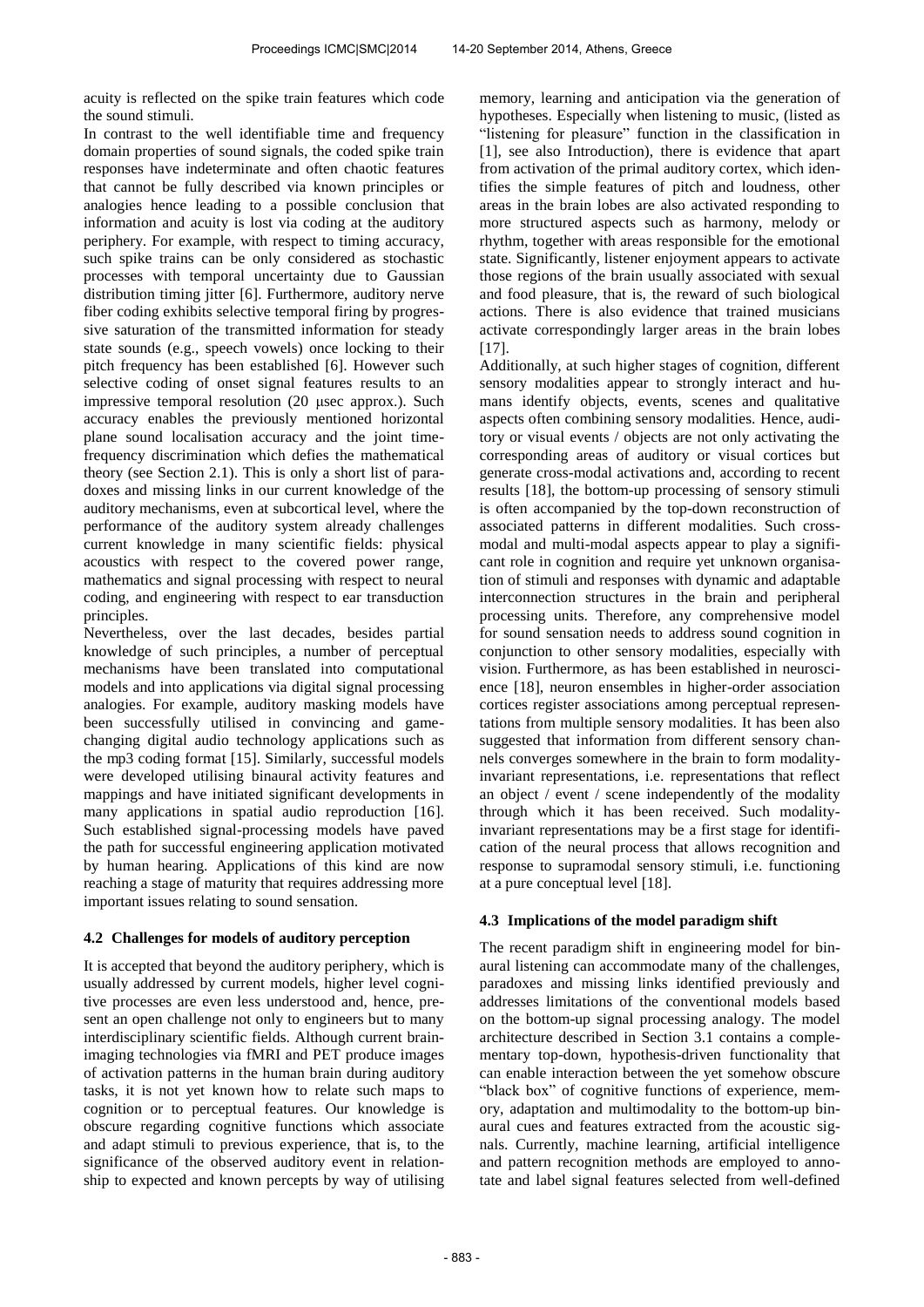rules and auditory "scenes". Hence, for a given scenario or application, expert components trained by typical features, may "interpret" the output of the lower, signaldriven sections of the model. Significantly, as was also shown in Section 3.2, such architecture can also accommodate multi-layer judgments of sound quality, addressing functionalities often observed in experienced listeners that otherwise defy current signal processing or psychophysical conventions.

The implications of such paradigm shift extend to the conceptual and philosophical principles related to the relationship between perception, knowledge and reality.

At a first level, this new approach indicates a divergence from the dominant "objectivistic or realistic" approach favoured by most engineering methods. Such approach is associated with the synthetic principle of the modelling the observer as carrier of subjective sensations derived via a bottom-up procedure from stimuli from an objective reality.

The model described in Section 3.1 via its top-down structure can accommodate the approach of "perceptionism", according to which the consciously perceived percepts represent essentially the real world [19]. Such concepts can be traced to the principles defined by Kant [20], according to which, all human experience can be related to quantity, quality, relation, and modality, modified by perceptual thresholds, various forms of comparative judgment, magnitude estimation, emotional response and scaling, as described by cognitive psychophysics which relates the physical world with its mental interpretation. Kant also divided all scientific propositions according to their logical form into analytic and synthetic. Facing the problem of the hearing mechanism, Riemann reexamined the interplay between such classical concepts of synthesis (the anatomist`s approach which builds up the knowledge by investigating the individual components) as was at the time established by Helmholtz, and of analysis (the hypothesis-driven approach which examines the tasks accomplished by the organ). He concluded that for the case of hearing, the analogy employed via the analytic abstraction has to do with some sort of associative thinking which is free and disciplined [2]. Analogy also allows a formal association between seemingly different types of phenomena, often related to creativity in arts and science, and was thus called "the poetry of hypothesis" by Riemann. Analogy is at best used to formulate hypotheses about such fundamental principles and the acceptable conditions that a system must satisfy in order to achieve its functionality without specifying the manner in which its components function and interrelate with each other. These crucial elements seem at last to be adopted into models of binaural hearing.

The analytic / synthetic logical distinction has been also divided by Kant according into their a priori or a posteriori validity, i.e. according to whether their claim to truth or falsehood was in no need of empirical backing (a priori *−* analytic) or was so in need after the synthetic process (a posteriori) [21, 20].

Nevertheless, from an engineering modelling perspective, any such new analogy of the largely unknown cognitive operations of the brain must be open for scientific scrutiny, and its specific implementation must be tested and

verified. According to Popper [21], "...Scientific knowledge proceeds from old problems to new problems by means of conjectures and refutations".

Consequently, testable cases of sound sensation need now to be investigated with respect to the proposed paradigm shift, hopefully resulting in solutions to the burning problems and envisaged applications to binaural listening as discussed in audio technology.

#### **Acknowledgments**

The author thanks Jens Blauert, D—Bochum, for constructive comments and corrections to this manuscript. This research has been co-funded by the European Union (European Social Fund – ESF) and Greek national funds through the Operational Program "Education and Lifelong Learning" of the National Strategic Reference Framework (NSRF) - Research Funding Project: THALIS-UOA- ERASITECHNIS MIS 375435.

## **5. REFERENCES**

- [1] J. Blauert, ed.: "The Technology of Binaural Listening", Springer and ASA Press, 2013.
- [2] T. Ritchey, "Analysis and Synthesis. On Scientific Method-Based on a Study by Bernhard Riemann", Systems Research, Vol. 8, No. 4, pp 21-41, 1991.
- [3] H. Helmholtz, "On the Sensation of Tone as a Physiological Basis for the Theory of Music", Dover Publications, 1954.
- [4] J. Blauert , D. Kolossa, K. Obermayer, K. Adiloglu, "Further Challenges and the Road Ahead", in J. Blauert, ed.: "The Technology of Binaural Listening", Springer and ASA Press, 2013.
- [5] J. N. Oppenheim, M. O. Magnasco: "Human Time-Frequency Acuity Beats the Fourier Uncertainty Principle", Phys. Rev. Lett. 110, 044301, 23 January 2013.
- [6] H. Wang · M. Isik, A. Borst , W. Hemmert "Auditory information coding by modelled cochlear nucleus neurons", J Comput Neurosciense, 2010.
- [7] II M. Park, S. Seth, A. Paiva, J. Principe "Kernel Methods on Spike Train Space for Neuroscience", IEEE Signal Proc. Magazine, 149, July 2013.
- [8] R. Munkong, B-H. Juang, "Auditory Perception and Cognition", IEEE Signal Proc. Magazine, 98, May 2008.
- [9] J. Blauert, "Binaural Auditory Models: Architectural Considerations", in A.N. Rasmussen, P.A. Ostenhammel, T. Anderson, T. Poulden, edts: "Auditory Models and Non-linear Hearing Instruments", Proc. 18<sup>th</sup> Danavox Symposium, 1999.
- [10] S. Argentieri, A. Portello, M. Bernard, P. Danes, B. Gas, "Binaural Systems in Robotics", in Blauert, ed.: